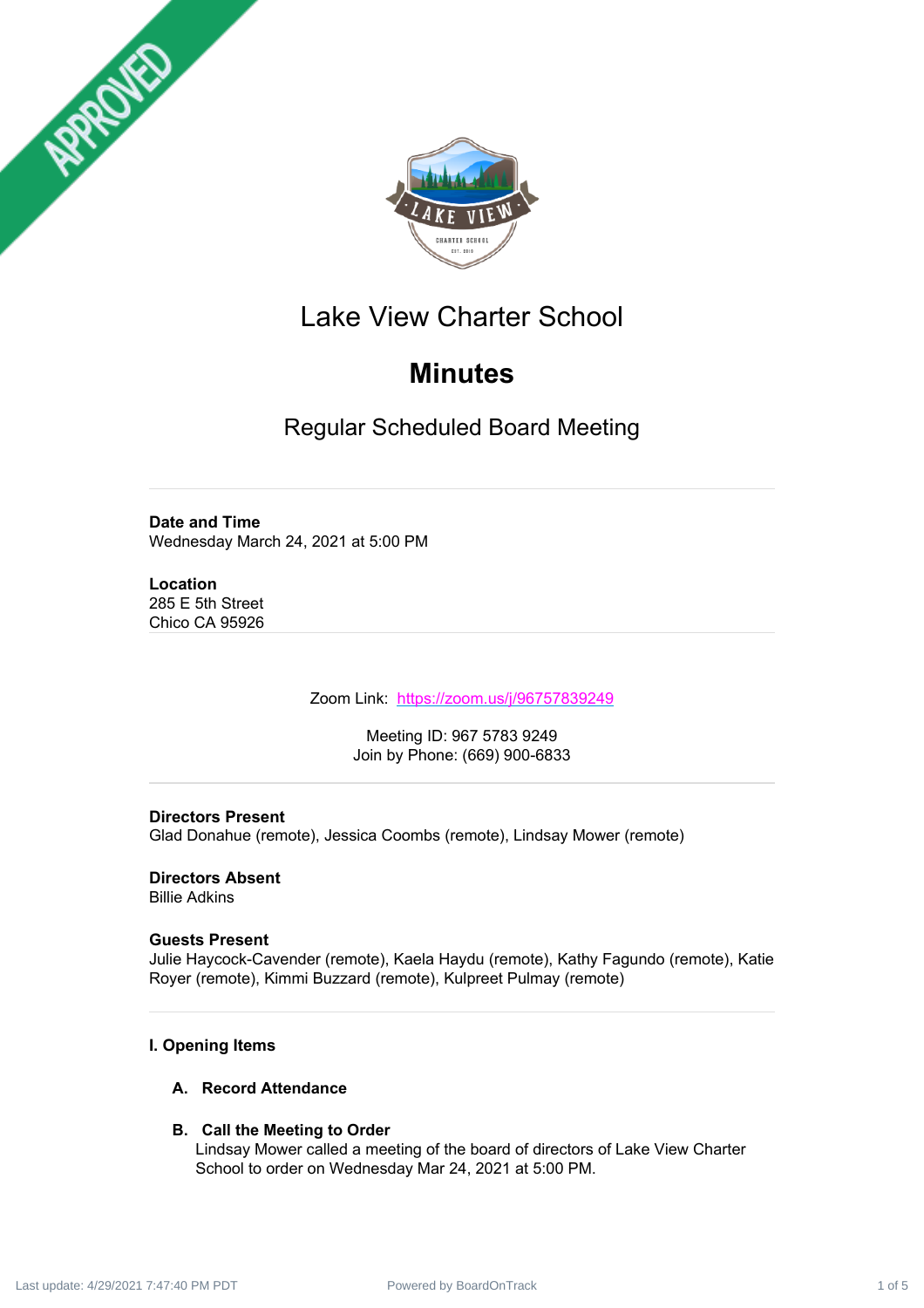#### **C. Approval of the Agenda**

Glad Donahue made a motion to approve the agenda. Lindsay Mower seconded the motion.

The board **VOTED** to approve the motion.

**Roll Call**

Billie Adkins Absent Jessica Coombs Aye Glad Donahue Aye Lindsay Mower Aye

#### **D. Public Comments**

#### **E. Approve Minutes**

Lindsay Mower made a motion to approve the minutes from Regular Scheduled Board Meeting on 02-24-21. Glad Donahue seconded the motion. The board **VOTED** to approve the motion. **Roll Call** Glad Donahue Aye Lindsay Mower Aye

Jessica Coombs Aye Billie Adkins Absent

#### **F. Approve Minutes**

Glad Donahue made a motion to approve the minutes from Special Board Meeting on 03-10-21. Lindsay Mower seconded the motion. The board **VOTED** to approve the motion. **Roll Call** Glad Donahue Aye

Lindsay Mower Aye Jessica Coombs Aye Billie Adkins Absent

## **G. Closed Session**

Lindsay Mower made a motion to go into Closed Session at 5:08 pm. Jessica Coombs seconded the motion. The board **VOTED** to approve the motion. **Roll Call** Glad Donahue Aye Jessica Coombs Aye Billie Adkins Absent ole Contract 2 of 5 Lake View Charter School - Regular Scheduled Board - Contract 2 of 5 Lake View Charter School - Regular Scheduled Board - Regular Scheduled Board - Minutes - Minutes - Minutes - Minutes - Minutes - Mi

Lindsay Mower Aye

#### **H. Announcement of Any Action Take in Closed Session**

The Board directed Julie Haycock to continue working with YM&C on financial matters.

#### **I. Executive Director's Report**

Julie Haycock shared school updates:

- School Theme: Growing Together
- Recapped the staff and student intent to return process
- Open Enrollment commenced this week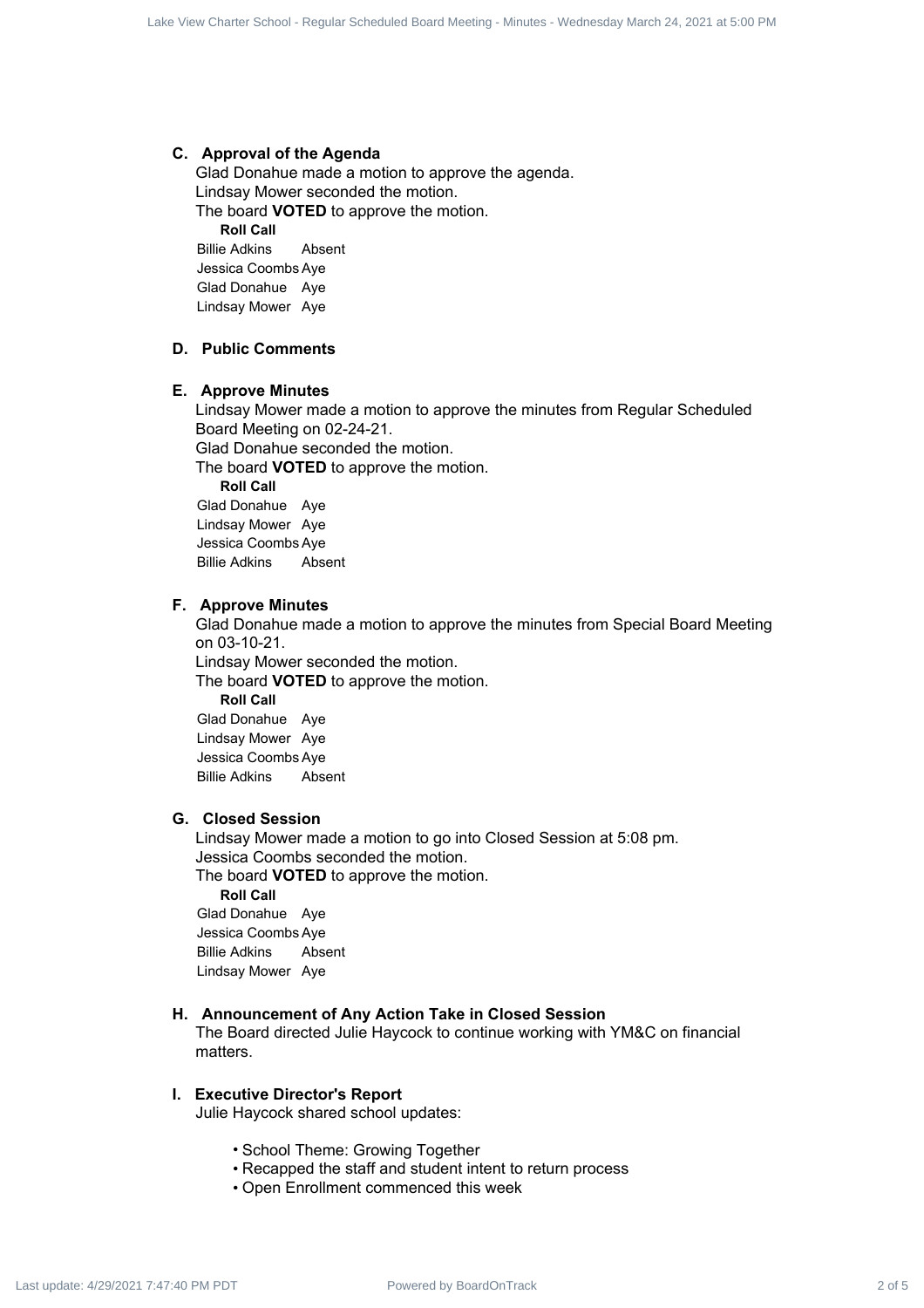- Jenn Kramer is doing school communication
- Update on in-person services
- Claire Walker shared an overview and long-term vision for the High School Virtual Academy (HSVA)
- Geoffrey Tolentino, a student, shared about his experience with HSVA
- LCAP Stakeholder Feedback will take place, as it does annually
- State Testing update that the CAASPP assessment is still being held this year, but the situation could change
- Preview of academic and community offerings for next school year
- Sequoia Grove Updates: The website is live and is being added to. Employment opportunities have also been posted on that website

#### **II. Finance**

#### **A. February Financials**

Darlington Ahaiwe presented the school's February Financials. Glad Donahue made a motion to approve the February Financials. Lindsay Mower seconded the motion.

The board **VOTED** to approve the motion.

**Roll Call** Glad Donahue Aye Jessica Coombs Aye

Lindsay Mower Aye Billie Adkins Absent

#### **B. Budget Considerations**

Darlington Ahaiwe presented the anticipated impact of "rollover funds" on the budget.

Lindsay Mower feels it is important to inform parents of the process to request learning materials if they exceed an annual planning amount.

Glad Donahue inquired why orders cannot be placed this year for curriculum and materials for the next school year. Julie Haycock responded that funds allocated for one year should not be spent on materials for a different school year. Lindsay Mower made a motion to no longer use the practice of rolling over funds from year to year. 2.8 of 6 Care Stock 3 operator 4 of 5 Lake View Charter School - Regular Schedule Board - Regular School - Regular Schedule Board - Company March 24, 2021 7:47:40 (Company March 24, 2021 7:47:40 (Company March 24, 2021

Jessica Coombs seconded the motion.

The board **VOTED** to approve the motion.

**Roll Call**

Billie Adkins Absent Jessica Coombs Aye Glad Donahue Aye Lindsay Mower Aye

#### **C. Growth Projections 2021-2022**

Glad Donahue made a motion to approve the growth projections for 2021-2022. Jessica Coombs seconded the motion.

The board **VOTED** to approve the motion. **Roll Call** Glad Donahue Aye

Jessica Coombs Aye Billie Adkins Absent Lindsay Mower Aye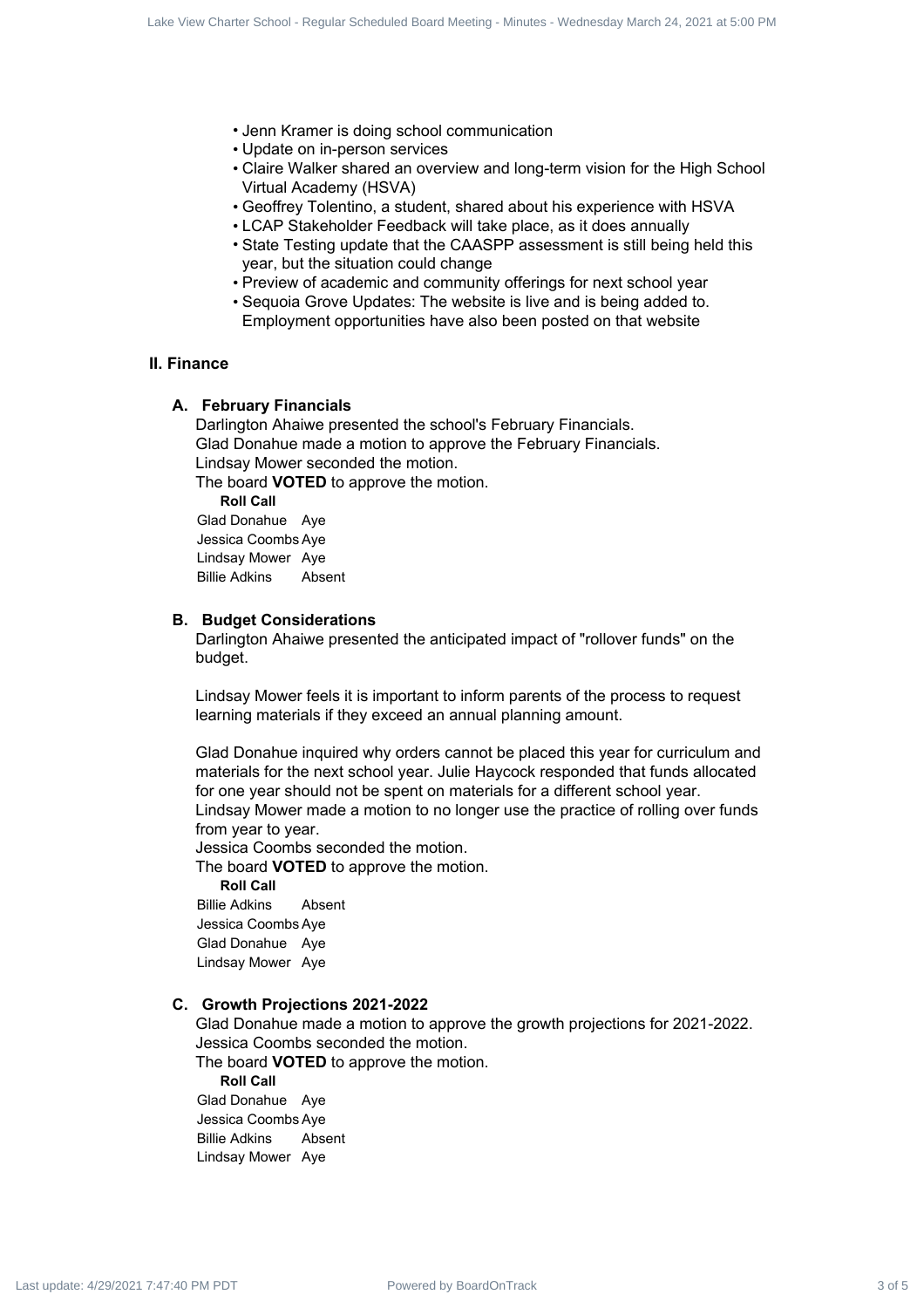#### **D. Discussion and Potential Action on the 2019-2020 Audit Report** Lindsay Mower made a motion to approve the 2019-2020 audit report. Glad Donahue seconded the motion. The board **VOTED** to approve the motion. **Roll Call**

Glad Donahue Aye Jessica Coombs Aye Billie Adkins Absent Lindsay Mower Aye

## **III. Academic Excellence**

**A. Local Control and Accountability Plan (LCAP) Plan and Timeline** Kulpreet Pummay presented the LCAP overview.

#### **IV. Governance**

#### **A. Acceptance of Board Member Resignation: Sara Rose Bonetti**

Lindsay Mower made a motion to accept the resignation of Sara Rose Bonetti. Jessica Coombs seconded the motion.

The board **VOTED** to approve the motion.

**Roll Call** Lindsay Mower Aye Billie Adkins Absent Glad Donahue Aye Jessica Coombs Aye

#### **B. Discussion and Potential Action on Board Member Recruitment**

Julie Haycock-Cavender outlined the three options for Board member recruitment. Lindsay Mower made a motion to select Option 1: Working Group for Board Member Recruitment with a goal to identify a candidate to be brought to the Board by the May Board meeing. Power Comparison and Polandia Action on the 3019-2022 Audil Regular<br>
2. Distribution and Polandia Action on the 3019-2022 Audil Regular<br>
Universy March 21, and control the minutes - Wednesday<br>
2. Distribution and Regular

Jessica Coombs seconded the motion.

The board **VOTED** to approve the motion.

**Roll Call**

Lindsay Mower Aye Jessica Coombs Aye Glad Donahue Aye Billie Adkins Absent

## **V. Operations**

#### **A. School Pathways Bid**

Glad Donahue made a motion to approve the School Pathways Bid. Lindsay Mower seconded the motion. The board **VOTED** to approve the motion.

**Roll Call**

Jessica Coombs Aye Lindsay Mower Aye Billie Adkins Absent Glad Donahue Aye

#### **VI. Closing Items**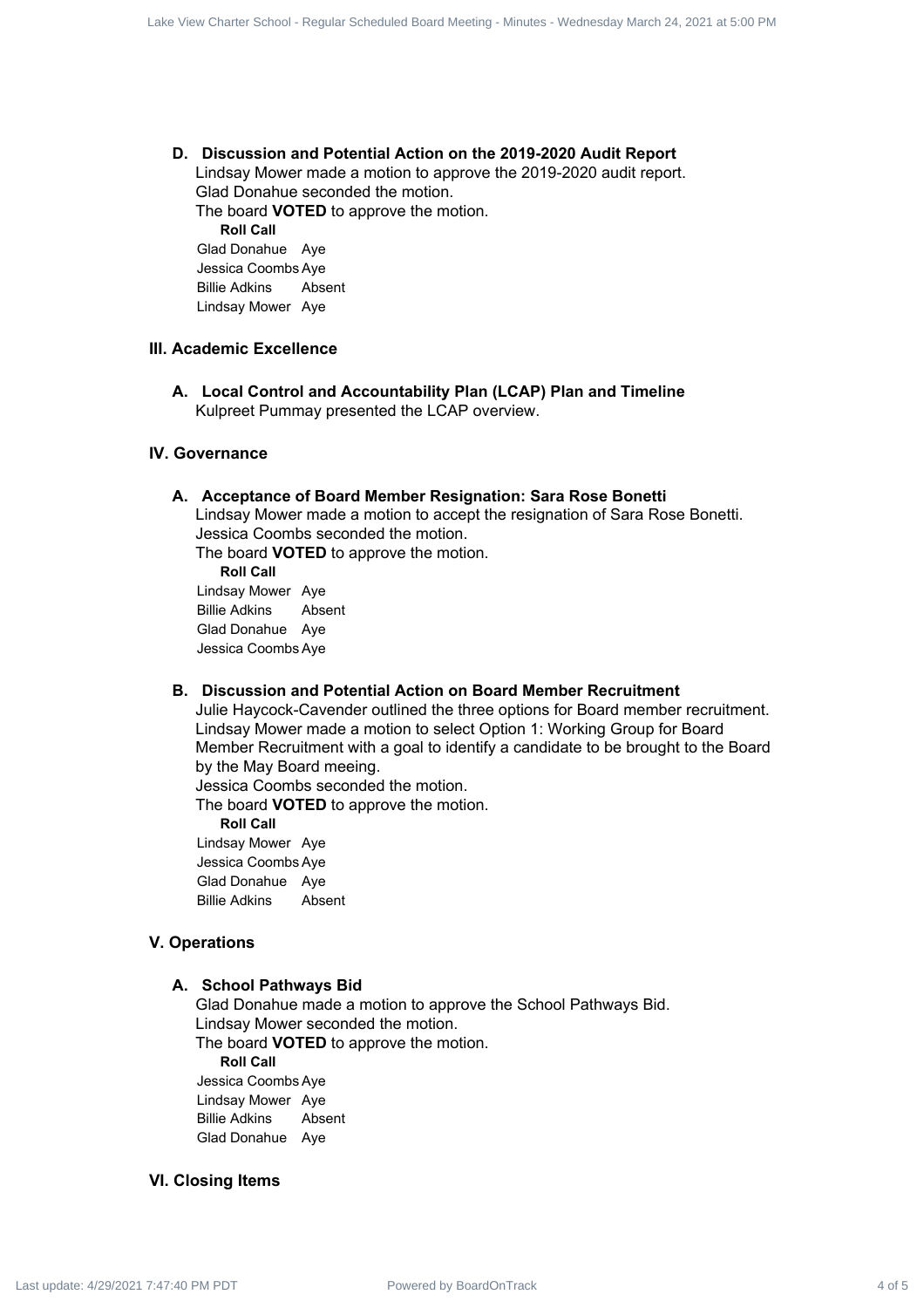#### **A. Board of Director's Comments & Requests**

1. Board member candidate brought to the Board for consideration by the May Board meeting.

#### **B. Announcement of Next Regular Scheduled Board Meeting**

Lindsay Mower announced that the next Board meeting would be held on April 28th at 5:00 pm via Zoom.

#### **C. Adjourn Meeting**

Lindsay Mower made a motion to adjourn the meeting at 6:33 pm. Jessica Coombs seconded the motion. The board **VOTED** to approve the motion. **Roll Call** Glad Donahue Aye Lindsay Mower Aye Jessica Coombs Aye Billie Adkins Absent There being no further business to be transacted, and upon motion duly made, seconded and approved, the meeting was adjourned at 6:33 PM.

Respectfully Submitted, Lindsay Mower

Prepared By: Kathy Fagundo

#### Noted By:

BILLIE Ad UINS<br>[Billie Adkins](https://na1.documents.adobe.com/verifier?tx=CBJCHBCAABAApd6VME7kt-Wdvc1eK39hNycp3mlYMkcS) (Apr 30, 2021 15:26 PDT)

#### Board Secreaty

Public Comment Rules: Members of the public may address the Board on agenda or non-agenda items through the teleconference platform, Zoom. Zoom does not require the members of the public to have an account or login. Please either utilize the chat option to communicate to the administrative team of your desire to address the Board or simply communicate orally your desire to address the Board when the Board asks for public comments. Speakers may be called in the order requests are received. Comments are limited to 2 minutes each, with no more than 15 minutes per single topic. If a member of the public utilizes a translator to address the Board, those individuals are allotted 4 minutes each. If the Board utilizes simultaneous translation equipment in a manner that allows the Board to hear the translated public testimony simultaneously, those individuals are allotted 2 minutes each. By law, the Board is allowed to take action only on items on the agenda. The Board may, at its discretion, refer a matter to school staff or calendar the issue for future discussion. of 5 Carrier Schedule Hersele Scheduled Board 15 Carrier Scheduled Board Meeting - Minutes - Minutes - Minutes - Minutes - Minutes - Minutes - Minutes - Minutes - Minutes - Minutes - Minutes - Minutes - Minutes - Minute

Note: The Governing Board encourages those with disabilities to participate fully in the public meeting process. If you need a disability-related modification or accommodation, including auxiliary aids or services, to participate in the public meeting, please contact the Governing Board Office at (562) 584-0427 at least 48 hours before the scheduled board meeting so every reasonable effort can be made to accommodate you. (Government Code § 54954.2; Americans with Disabilities Act of 1990, § 202 (42 U.S.C. § 12132)).